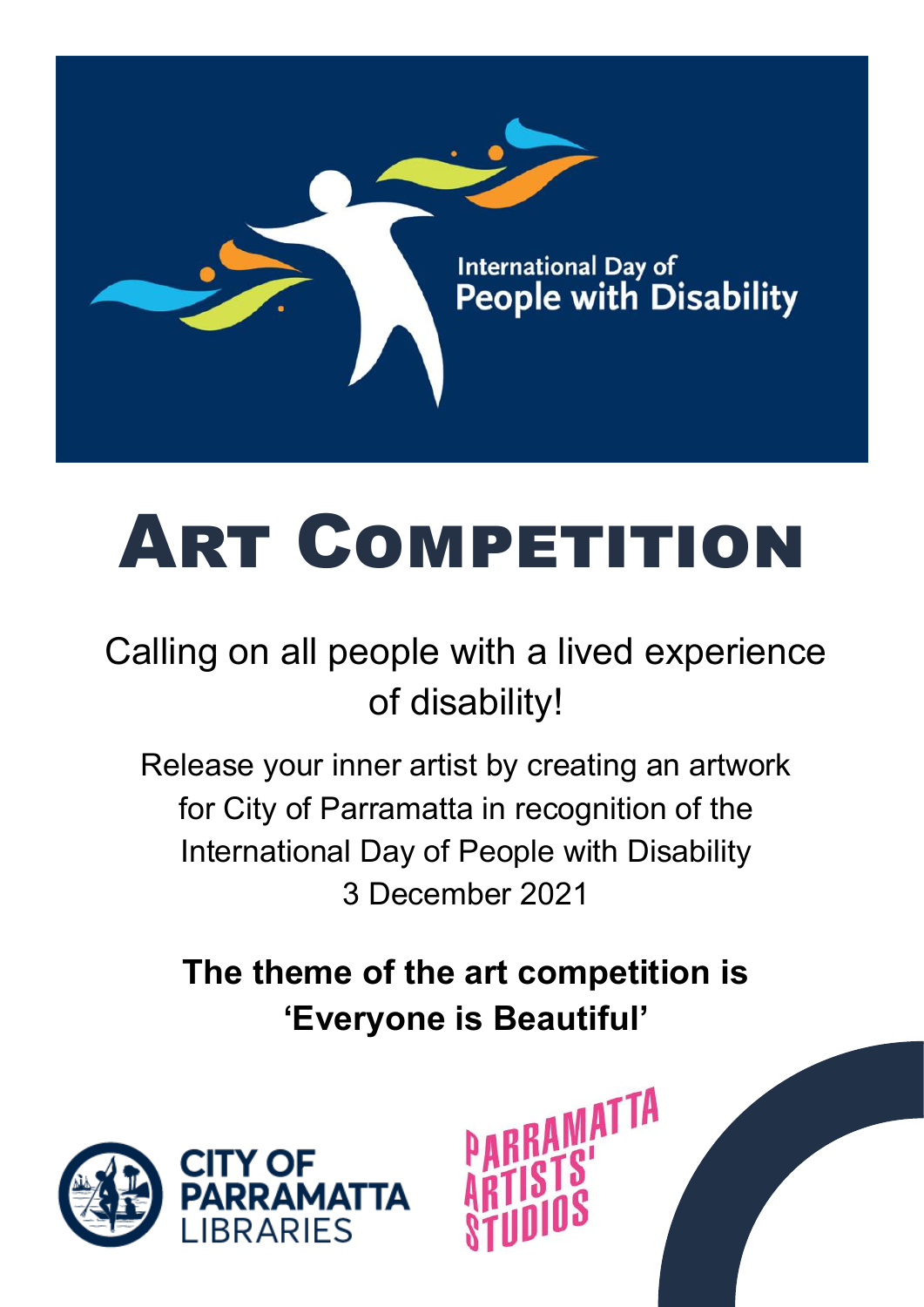#### **Competition Details**

- The artwork can be a: painting, drawing (any medium), photographic print or sculpture and the theme of the art competition is 'Everyone is Beautiful'.
- The maximum size of the painting, drawing or photographic print is A3 (29.7 cm x 42 cm) and the maximum size of the sculpture is 30 cm high/wide.
- The competition closes 3.30pm Saturday 27 November 2021.
- There are three (3) age groups that can enter: '8-12', '13-17' and '18+' with a maximum of two (2) entries per person.
- The artist needs to identify as a person with a lived experience of disability.
- The entire artwork submitted must be entirely your own work; images sourced from elsewhere will not be accepted.
- A biography of the artist must be supplied and a description of the artwork no more than 100 words.
- Artwork(s) with completed entry forms must be submitted to Level 1, Parramatta Library only during the times and dates specified. Submissions will not be accepted at any other times.
- Entry forms, artist biography and artwork description can be submitted as a sound recording via email to: parrareads@cityofparramatta.nsw.gov.au or via phone on: (02) 9806 5638.

 $\mathcal{L}_\text{max}$  and  $\mathcal{L}_\text{max}$  and  $\mathcal{L}_\text{max}$  and  $\mathcal{L}_\text{max}$  and  $\mathcal{L}_\text{max}$  and  $\mathcal{L}_\text{max}$ 

 $\mathcal{L}_\text{max}$  and  $\mathcal{L}_\text{max}$  and  $\mathcal{L}_\text{max}$  and  $\mathcal{L}_\text{max}$  and  $\mathcal{L}_\text{max}$  and  $\mathcal{L}_\text{max}$ 

 $\mathcal{L}_\text{max}$  and  $\mathcal{L}_\text{max}$  and  $\mathcal{L}_\text{max}$  and  $\mathcal{L}_\text{max}$  and  $\mathcal{L}_\text{max}$  and  $\mathcal{L}_\text{max}$ 

 $\mathcal{L}_\text{max}$  and  $\mathcal{L}_\text{max}$  and  $\mathcal{L}_\text{max}$  and  $\mathcal{L}_\text{max}$  and  $\mathcal{L}_\text{max}$  and  $\mathcal{L}_\text{max}$ 

 $\mathcal{L}_\text{max}$  and  $\mathcal{L}_\text{max}$  and  $\mathcal{L}_\text{max}$  and  $\mathcal{L}_\text{max}$  and  $\mathcal{L}_\text{max}$  and  $\mathcal{L}_\text{max}$ 

 $\mathcal{L}_\text{max}$  and  $\mathcal{L}_\text{max}$  and  $\mathcal{L}_\text{max}$  and  $\mathcal{L}_\text{max}$  and  $\mathcal{L}_\text{max}$  and  $\mathcal{L}_\text{max}$ 

 $\mathcal{L}_\text{max}$  and  $\mathcal{L}_\text{max}$  and  $\mathcal{L}_\text{max}$  and  $\mathcal{L}_\text{max}$  and  $\mathcal{L}_\text{max}$  and  $\mathcal{L}_\text{max}$ 

 $\mathcal{L}_\text{max}$  and  $\mathcal{L}_\text{max}$  and  $\mathcal{L}_\text{max}$  and  $\mathcal{L}_\text{max}$  and  $\mathcal{L}_\text{max}$  and  $\mathcal{L}_\text{max}$ 

 $\mathcal{L}_\text{max}$  and  $\mathcal{L}_\text{max}$  and  $\mathcal{L}_\text{max}$  and  $\mathcal{L}_\text{max}$  and  $\mathcal{L}_\text{max}$  and  $\mathcal{L}_\text{max}$ 

 $\mathcal{L}_\text{max}$  and  $\mathcal{L}_\text{max}$  and  $\mathcal{L}_\text{max}$  and  $\mathcal{L}_\text{max}$  and  $\mathcal{L}_\text{max}$  and  $\mathcal{L}_\text{max}$ 

For more information please read the Terms & Conditions section.

### **Artist Biography**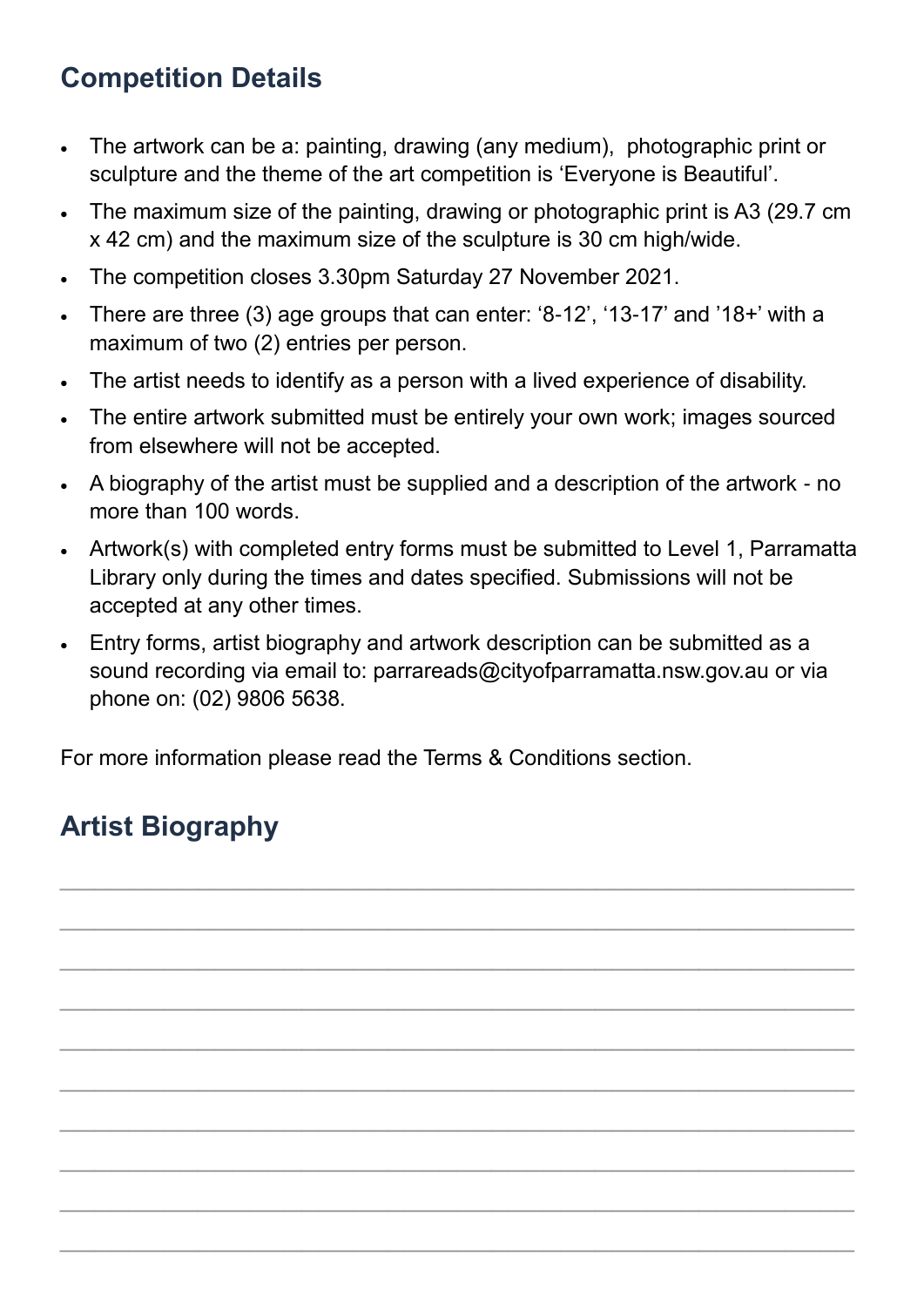#### **Prize Details**

- Major Prize Winner One-on-One half-day Painting Master Class with a Parramatta Artists' Studios Rydalmere Studio Artist (\$650 value). The Master Class will be tailored to the needs and interests of the winner and delivered within a 6 month period from the presentation ceremony.
- 2 x Minor Prize Winners \$200 Westfield gift card each
- 3 x Runner up Prize Winners \$75 Westfield gift card each

Winners and runner ups will receive their prize at the International Day of People with Disability celebration at Riverside Theatres on Friday 3 December 2021. Artworks will be on display at Riverside Theatres from Monday 6 December - Friday 17 December and then on display at Parramatta Library Monday 20 December - Friday 31 December 2021.

| <b>Entry Form</b>                                                                                                                                                                                                              |                                        |
|--------------------------------------------------------------------------------------------------------------------------------------------------------------------------------------------------------------------------------|----------------------------------------|
| Name: Name: Name: Name: Name: Name: Name: Name: Name: Name: Name: Name: Name: Name: Name: Name: Name: Name: Na                                                                                                                 |                                        |
|                                                                                                                                                                                                                                |                                        |
| Phone: New York Street, New York Street, New York Street, New York Street, New York Street, New York Street, New York Street, New York Street, New York Street, New York Street, New York Street, New York Street, New York St | Date of Birth: _______________________ |
| <b>For 18+ years old entries</b> - I agree to the terms and conditions of this competition:                                                                                                                                    |                                        |
|                                                                                                                                                                                                                                |                                        |
| For 8-17 years old entries - I give permission for my child to enter this competition and I agree<br>to the terms and conditions of this competition as their parent/guardian/carer:                                           |                                        |
| Parent/Guardian/Carer Name: [19] Parameters and the contract of the contract of the contract of the contract of                                                                                                                |                                        |
|                                                                                                                                                                                                                                |                                        |